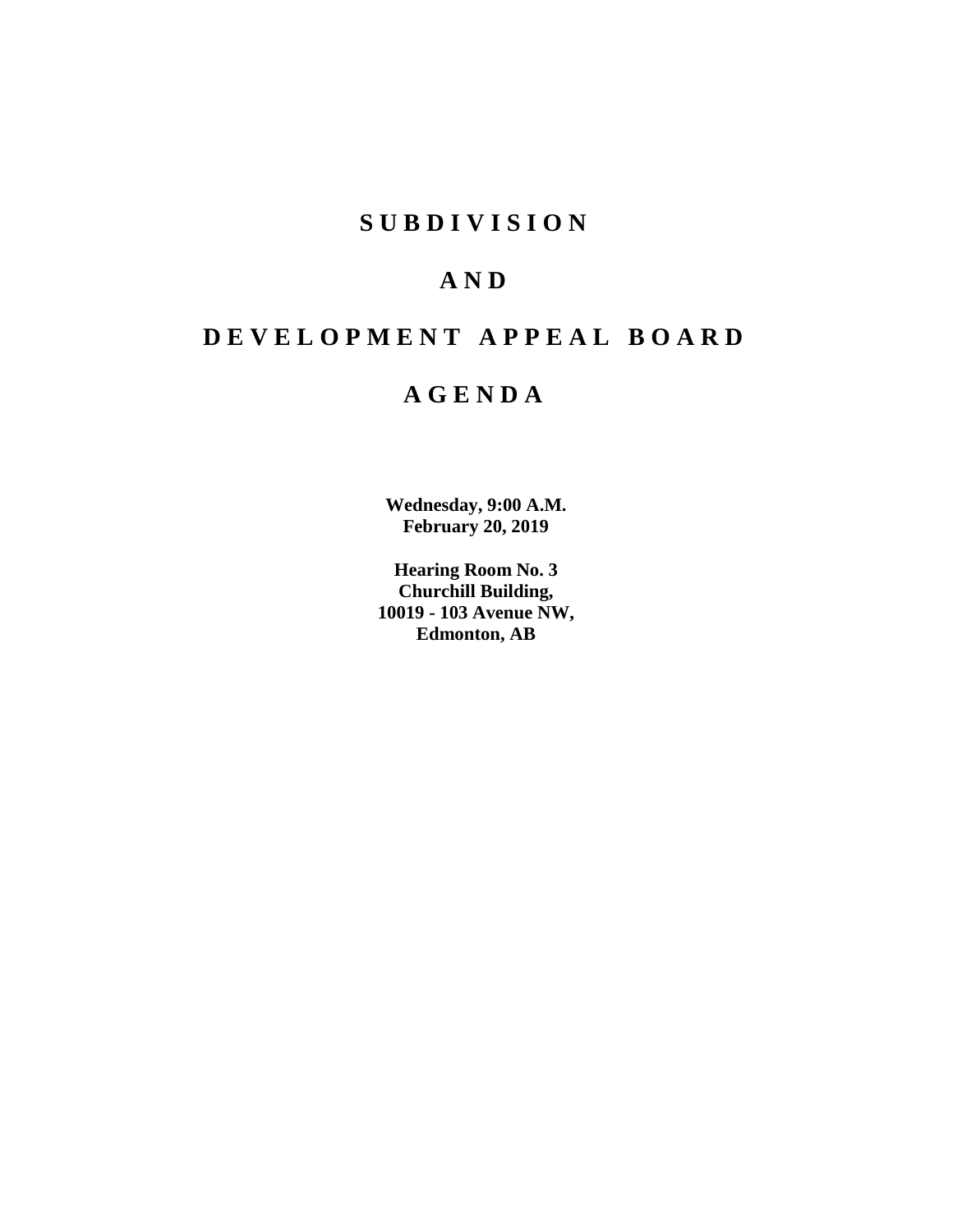## **SUBDIVISION AND DEVELOPMENT APPEAL BOARD HEARING ROOM NO. 3**

| 9:00 A.M.    | $SDAB-D-19-019$ |                                                                                       |
|--------------|-----------------|---------------------------------------------------------------------------------------|
|              |                 | To construct an Accessory building (detached<br>Garage, 9.45 metres by 11.26 metres). |
|              |                 | 208 - Brander Drive NW<br>Project No.: 301770564-001                                  |
| <i>NOTE:</i> |                 | Unless otherwise stated, all references to "Section numbers" refer to                 |

*the authority under the Edmonton Zoning Bylaw 12800.*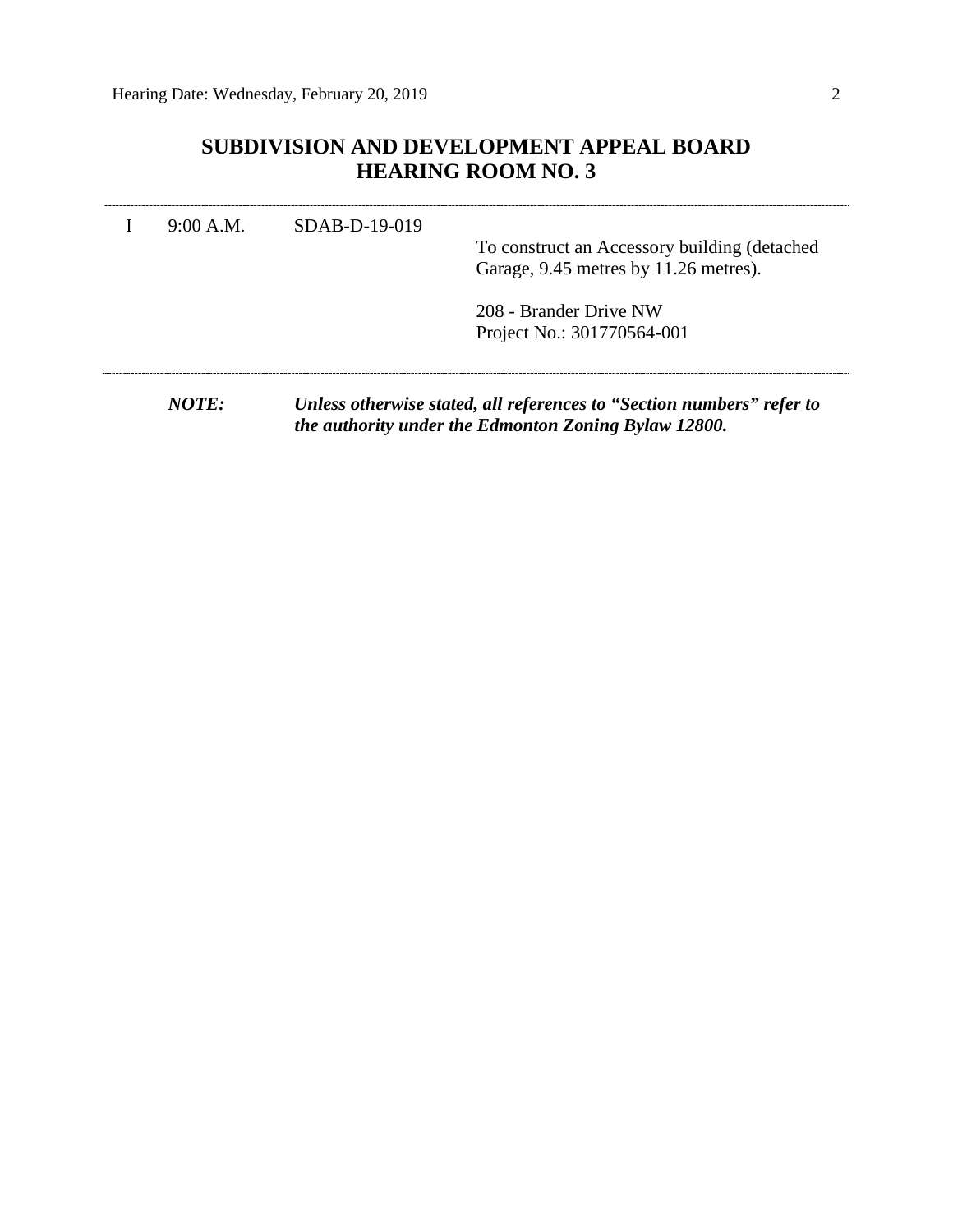| <u>ITEM I: 9:00 A.M.</u> |                                                        | FILE: SDAB-D-19-019                                                                            |  |  |
|--------------------------|--------------------------------------------------------|------------------------------------------------------------------------------------------------|--|--|
|                          | AN APPEAL FROM THE DECISION OF THE DEVELOPMENT OFFICER |                                                                                                |  |  |
|                          | <b>APPELLANT:</b>                                      |                                                                                                |  |  |
|                          | <b>APPLICATION NO.:</b>                                | 301770564-001                                                                                  |  |  |
|                          | <b>APPLICATION TO:</b>                                 | Construct<br>Accessory<br>building<br>an<br>(detached Garage, 9.45 metres by 11.26<br>metres). |  |  |
|                          | <b>DECISION OF THE</b><br>DEVELOPMENT AUTHORITY:       | Refused                                                                                        |  |  |
|                          | <b>DECISION DATE:</b>                                  | January 17, 2019                                                                               |  |  |
|                          | <b>DATE OF APPEAL:</b>                                 | January 28, 2019                                                                               |  |  |
|                          | MUNICIPAL DESCRIPTION<br>OF SUBJECT PROPERTY:          | 208 - Brander Drive NW                                                                         |  |  |
|                          | <b>LEGAL DESCRIPTION:</b>                              | Plan 5452RS Blk 24 Lot 4                                                                       |  |  |
|                          | ZONE:                                                  | (RF1) Single Detached Residential Zone                                                         |  |  |
|                          | <b>OVERLAY:</b>                                        | North Saskatchewan River Valley and<br>Ravine System Protection Overlay                        |  |  |
|                          | STATUTORY PLAN:                                        | N/A                                                                                            |  |  |
|                          |                                                        |                                                                                                |  |  |

*Grounds for Appeal*

The Appellant provided the following reasons for appealing the decision of the Development Authority:

I need the height for an Auto lift. I restore antique cars as a hobby.

*General Matters*

## **Appeal Information:**

The *Municipal Government Act*, RSA 2000, c M-26 states the following:

**Grounds for Appeal 685(1)** If a development authority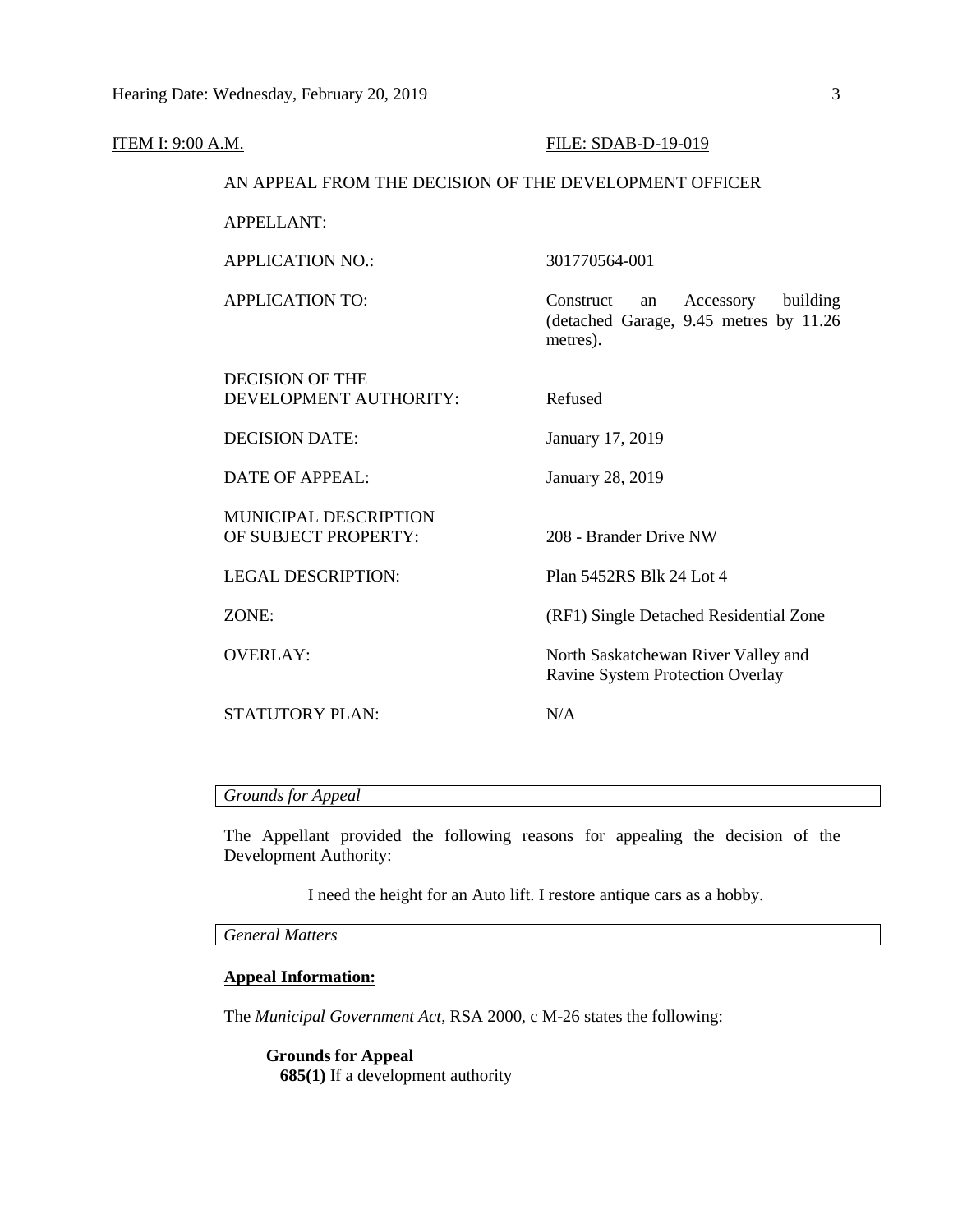### Hearing Date: Wednesday, February 20, 2019 4

- (a) fails or refuses to issue a development permit to a person,
- (b) issues a development permit subject to conditions, or
- (c) issues an order under section 645,

the person applying for the permit or affected by the order under section 645 may appeal to the subdivision and development appeal board.

### **Appeals**

**686(1)** A development appeal to a subdivision and development appeal board is commenced by filing a notice of the appeal, containing reasons, with the board,

- (a) in the case of an appeal made by a person referred to in section 685(1)
	- (i) with respect to an application for a development permit,
		- (A) within 21 days after the date on which the written decision is given under section 642, […]

### **Hearing and Decision**

**687(3)** In determining an appeal, the subdivision and development appeal board

…

- (a.1) must comply with the land use policies;
- (a.2) subject to section 638, must comply with any applicable statutory plans;
- (a.3) subject to clauses (a.4) and (d), must comply with any land use bylaw in effect;
- (a.4) must comply with the applicable requirements of the regulations under the Gaming, Liquor and Cannabis Act respecting the location of premises described in a cannabis licence and distances between those premises and other premises;
	- …
	- (c) may confirm, revoke or vary the order, decision or development permit or any condition attached to any of them or make or substitute an order, decision or permit of its own;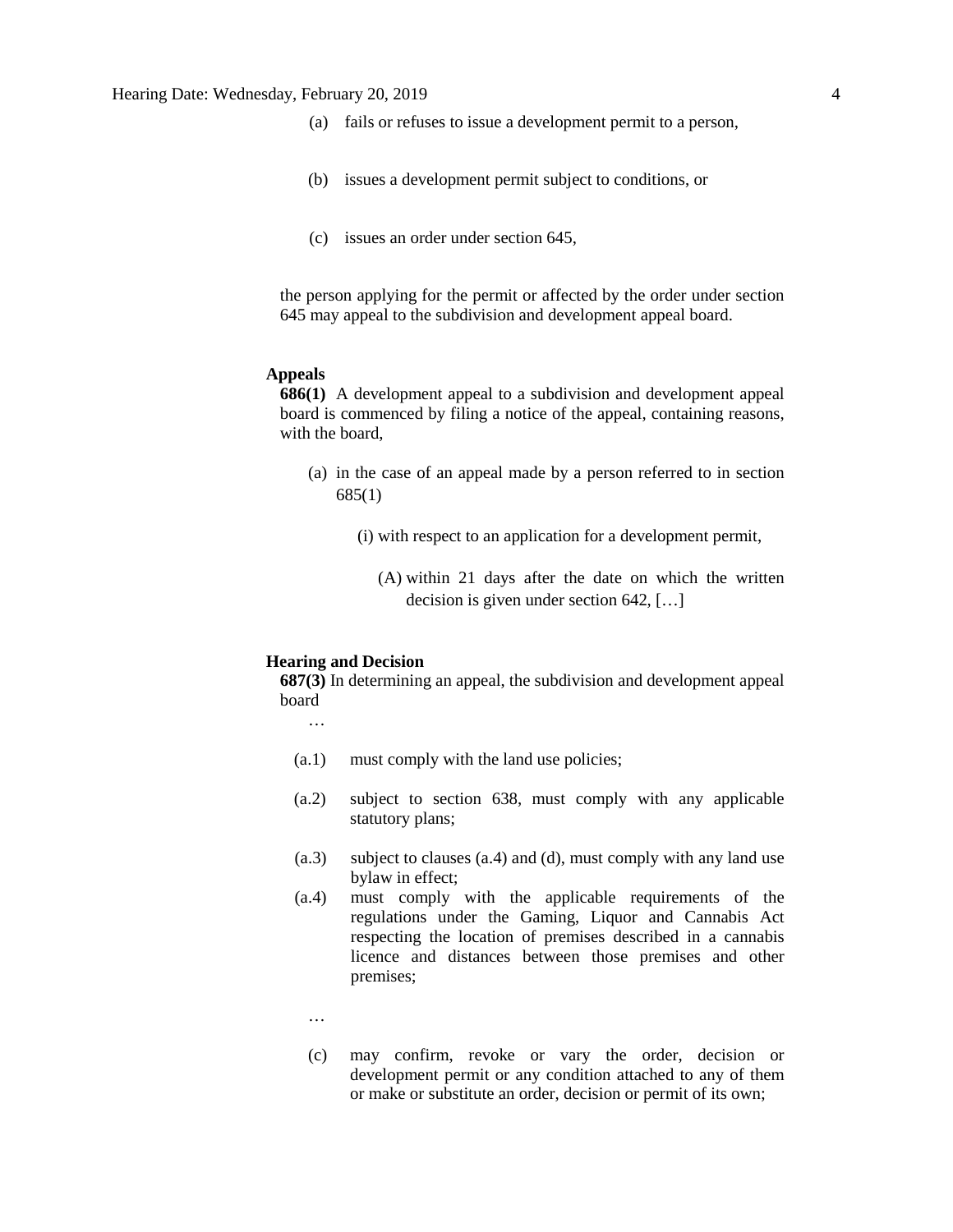- (d) may make an order or decision or issue or confirm the issue of a development permit even though the proposed development does not comply with the land use bylaw if, in its opinion,
	- (i) the proposed development would not
		- (A) unduly interfere with the amenities of the neighbourhood, or
		- (B) materially interfere with or affect the use, enjoyment or value of neighbouring parcels of land,

and

(ii) the proposed development conforms with the use prescribed for that land or building in the land use bylaw.

### **General Provisions from the** *Edmonton Zoning Bylaw*

## Section 110.2(7) states **Single Detached Housing** is a **Permitted Use** in the **(RF1) Single Detached Residential Zone.**

Under Section 6.1, **Accessory** is used to describe a Use or building, a Use or building naturally or normally incidental, subordinate, and devoted to the principal Use or building, and located on the same lot or Site.

Section 50.1(2) states that **Accessory Uses** and buildings are permitted in a Zone when Accessory to a principal Use which is a Permitted Use in that same Zone and for which a Development Permit has been issued.

Under Section 6.1, **Garage** means an Accessory building, or part of a principal building designed and used primarily for the storage of motor vehicles and includes a carport.

Section 110.1, the **General Purpose** of **(RF1) Single Detached Residential Zone** is to provide for Single Detached Housing while allowing other forms of small scale housing in the form of Secondary Suites, Garden Suites, Semi-detached Housing and Duplex Housing.

Section 811.1 states that the **General Purpose** of the **North Saskatchewan River Valley and Ravine System Protection Overlay** is to provide a development Setback from the North Saskatchewan River Valley and Ravine System.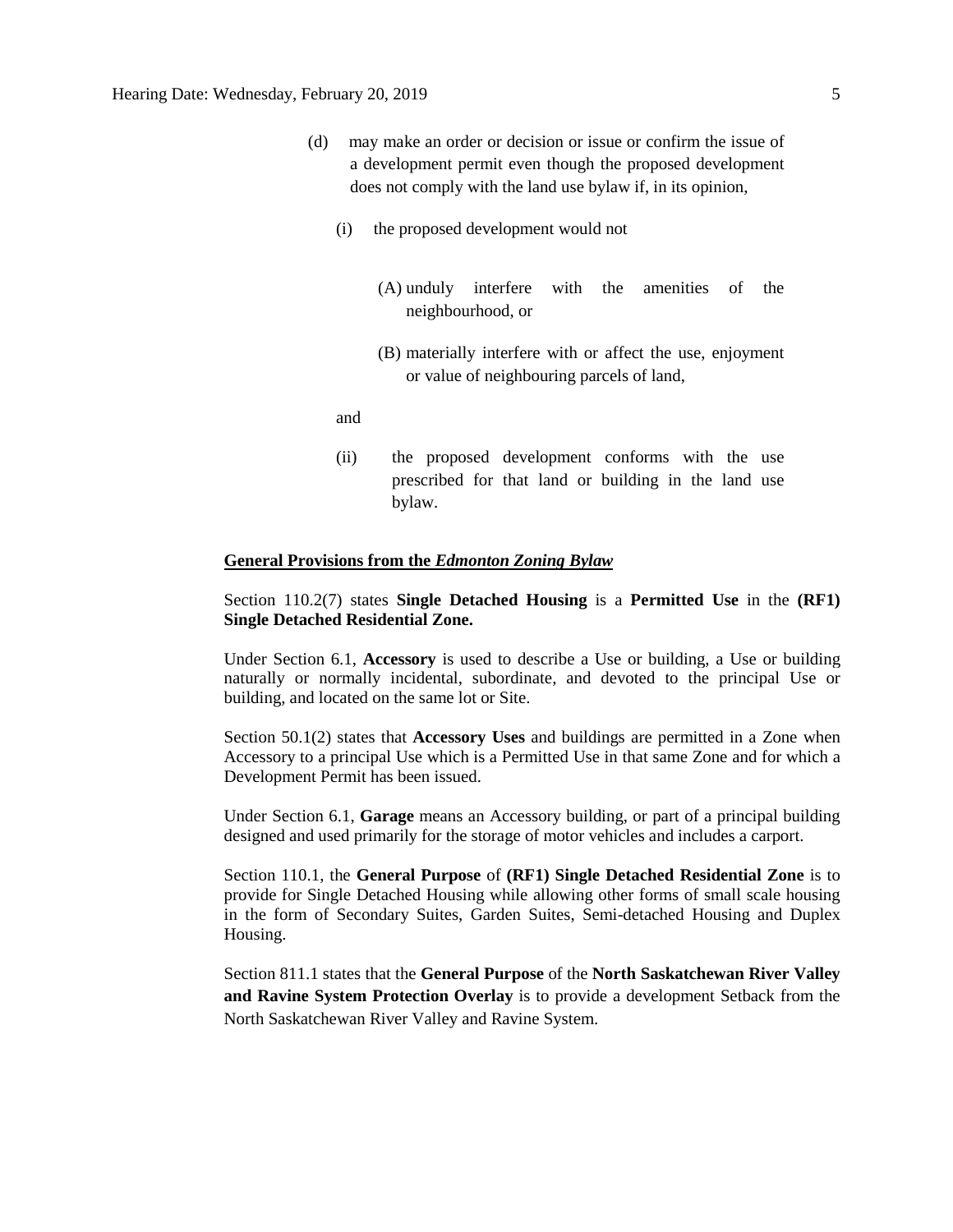#### *Height (Midpoint)*

Section 50.3(3) states that an Accessory building or structure shall not exceed [4.3](javascript:void(0);)  [me](javascript:void(0);)tres in Height.

### **Development Officer's Determination**

Height (to midpoint): Maximum height of detached garage is 5.0m instead of 4.3m (Section 50.3.3) [unedited]

### *Height (to peak)*

Section 52.2(c) states that where the maximum Height as determined by Section 52.1 is measured to the midpoint, the ridge line of the roof shall not extend more than [1.5](javascript:void(0);) metres above the maximum permitted building Height of the Zone or overlay, or in the case of a Garden Suite the maximum permitted building Height in accordance with [Section 87](http://webdocs.edmonton.ca/InfraPlan/zoningbylaw/ZoningBylaw/Part1/Special_Land/87_Garage_and_Garden_Suites.htm) of this Bylaw.

### **Development Officer's Determination**

Height (to peak): Maximum height of detached garage is 6.3m instead of 5.8m (Section 52.2.c) [unedited]

#### *Setback from Overlay*

Section 811.3(1) states that all developments shall maintain a minimum 7.5 metre Setback from the North Saskatchewan River Valley and Ravine System.

#### **Development Officer's Determination**

Overlay – Detached garage is setback 0.9m from the North Saskatchewan River Valley and Ravine System instead of 7.5m (Section 811.3.1) [unedited]

## *Driveway*

Section 54.1(4) states that the Front Yard of any ground level Dwelling in any Residential Zone, or in the case of a corner Site, either the Front Yard or the flanking Side Yard in any Residential Zone, may include a maximum of one Driveway. The Driveway shall:

- a. lead directly from the roadway to the Garage or Parking Area;
- b. for a Garage or Parking Area with one parking space, have a maximum width of [4.3 me](javascript:void(0);)tres, or the width of the Garage or Parking Area, whichever is the lesser;
- c. For a Garage or Parking Area with two or more parking spaces, have a maximum width that shall be calculated as the product of [3.7](javascript:void(0);)  [me](javascript:void(0);)tres multiplied by the total number of adjacent side-by-side parking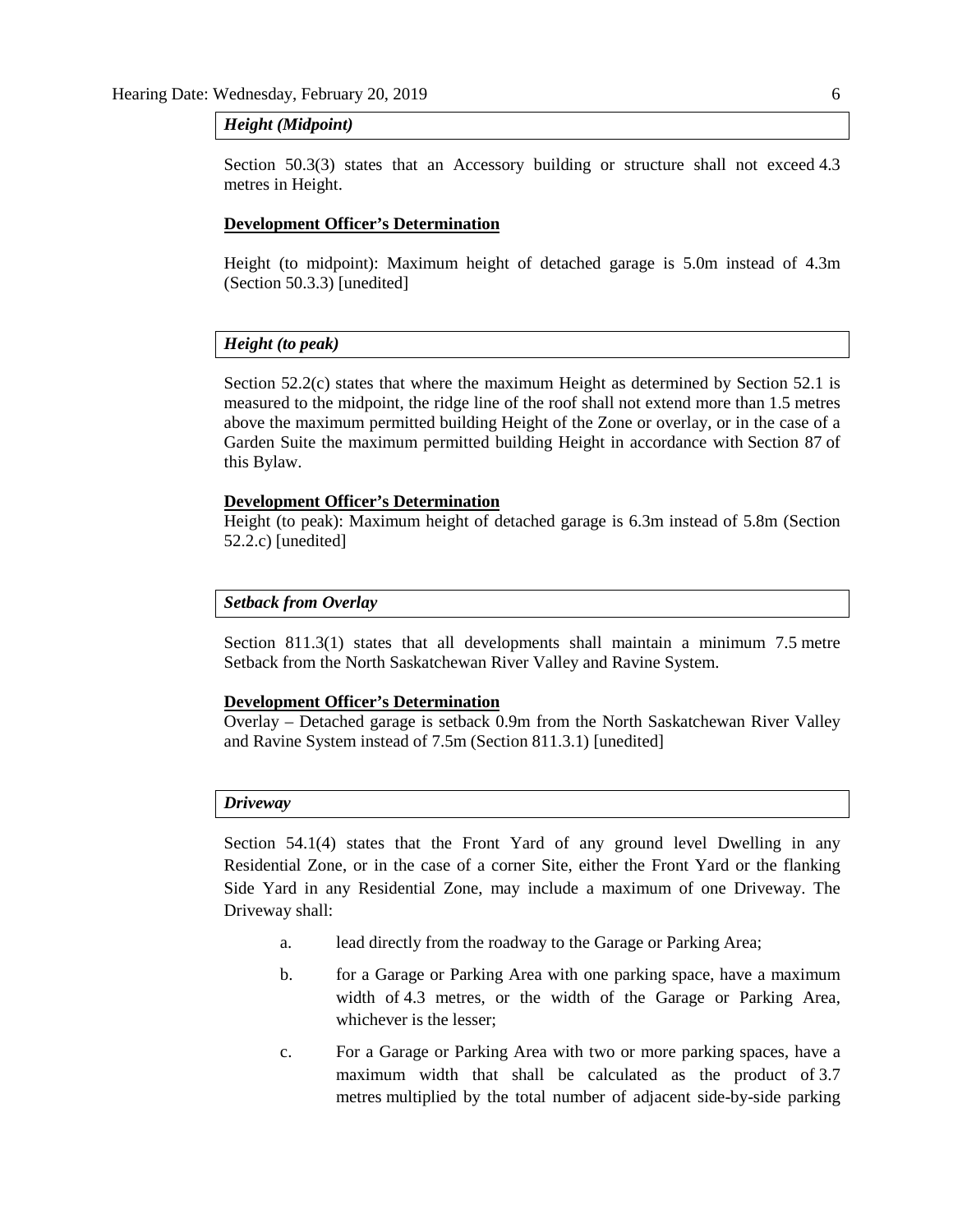spaces contained within the Garage or Parking Area, or the width of the Garage or Parking Area, whichever is the lesser; and

d. for a Site Zoned RF1 and less than [10.4 m](javascript:void(0);) wide, have a maximum width of [4.3 me](javascript:void(0);)tres.

## **Development Officer's Determination**

Driveway – This property has two driveways instead of one driveway (Section 54.1.4) [unedited]

## Notice to Applicant/Appellant

Provincial legislation requires that the Subdivision and Development Appeal Board issue its official decision in writing within fifteen days of the conclusion of the hearing.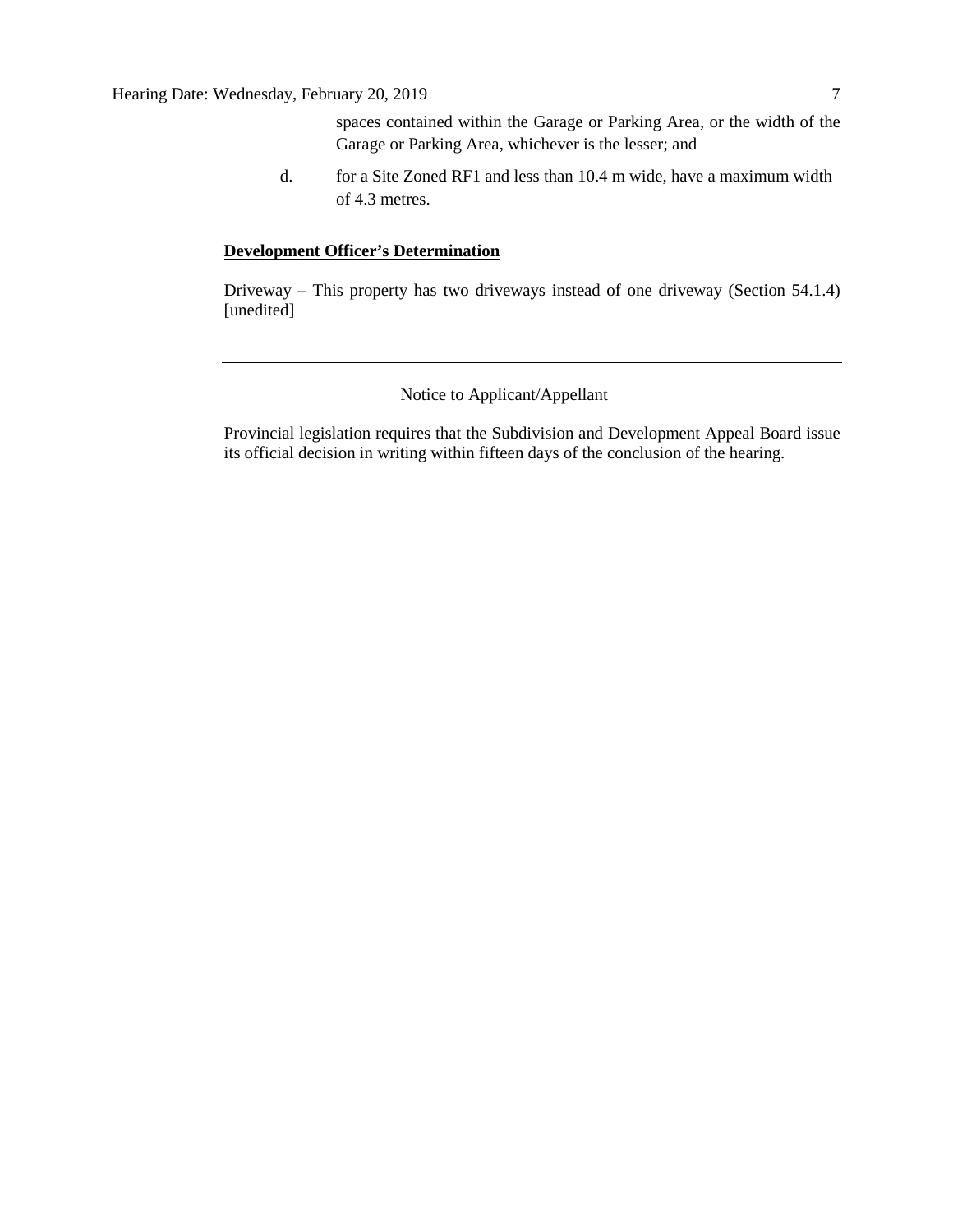| <b>dmönton</b>                                                                                                                    |                      | <b>Application for</b>           |                                                                                                     | Project Number: 30177056<br><b>Application Date:</b><br>JAN<br>Printed:<br>January 17, 2019 at 1<br>Page:                     |  |
|-----------------------------------------------------------------------------------------------------------------------------------|----------------------|----------------------------------|-----------------------------------------------------------------------------------------------------|-------------------------------------------------------------------------------------------------------------------------------|--|
|                                                                                                                                   |                      | <b>Accessory Building Permit</b> |                                                                                                     |                                                                                                                               |  |
| This document is a Development Permit Decision for the development application described below.                                   |                      |                                  |                                                                                                     |                                                                                                                               |  |
| Applicant                                                                                                                         |                      |                                  | Property Address(es) and Legal Description(s)<br>208 - BRANDER DRIVE NW<br>Plan 5452RS Blk 24 Lot 4 |                                                                                                                               |  |
|                                                                                                                                   |                      |                                  | Location(s) of Work<br>Entryway: 208 - BRANDER DRIVE NW<br>Building:                                | 208 - BRANDER DRIVE NW                                                                                                        |  |
| <b>Scope of Application</b><br>To construct an Accessory building (detached Garage, 9.45m x 11.26m).                              |                      |                                  |                                                                                                     |                                                                                                                               |  |
| <b>Permit Details</b>                                                                                                             |                      |                                  |                                                                                                     |                                                                                                                               |  |
| Class Of Permit: Class A<br>Stat. Plan Overlay/Annex Area: (none)                                                                 |                      |                                  | Site Area (sq. m.): 900.78                                                                          |                                                                                                                               |  |
| I/We certify that the above noted details are correct.                                                                            |                      |                                  |                                                                                                     |                                                                                                                               |  |
| Applicant signature:                                                                                                              |                      |                                  |                                                                                                     |                                                                                                                               |  |
| <b>Development Application Decision</b><br>Refused                                                                                |                      |                                  |                                                                                                     |                                                                                                                               |  |
| Issue Date: Jan 17, 2019 Development Authority: POTTER, CHRISTINA                                                                 |                      |                                  |                                                                                                     |                                                                                                                               |  |
| <b>Reason for Refusal</b><br>1. Height (to midpoint): Maximum height of detached garage is 5.0m instead of 4.3m (Section 50.3.3). |                      |                                  |                                                                                                     |                                                                                                                               |  |
| 2. Height (to peak): Maximum height of detached garage is 6.3m instead of 5.8m (Section 52.2.c).                                  |                      |                                  |                                                                                                     |                                                                                                                               |  |
| (Section 811.3.1).                                                                                                                |                      |                                  |                                                                                                     | 3. Overlay - Detached garage is setback 0.9m from the North Saskatchewan River Valley and Ravine System instead of 7.5m       |  |
| 4. Driveway - This property has two driveways instead of one driveway (Section 54,1.4).                                           |                      |                                  |                                                                                                     |                                                                                                                               |  |
| <b>Rights of Appeal</b><br>through 689 of the Municipal Government Act.                                                           |                      |                                  |                                                                                                     | The Applicant has the right of appeal within 21 days after the date on which the decision is made, as outlined in Section 683 |  |
| <b>Building Permit Decision</b>                                                                                                   |                      |                                  |                                                                                                     |                                                                                                                               |  |
| Refused                                                                                                                           |                      |                                  |                                                                                                     |                                                                                                                               |  |
| Fees                                                                                                                              |                      |                                  |                                                                                                     |                                                                                                                               |  |
| Safety Codes Fee                                                                                                                  | Fee Amount<br>\$4.50 | <b>Amount Paid</b><br>\$4.50     | <b>Receipt</b> #<br>05571707                                                                        | Date Paid<br>Jan 04, 2019                                                                                                     |  |
| Development Application Fee                                                                                                       | \$118.00             | \$118.00                         | 05571707                                                                                            | Jan 04, 2019                                                                                                                  |  |
| <b>Building Permit Fee (Accessory</b><br>Building)                                                                                | \$110.00             | \$110,00                         | 05571707                                                                                            | Jan 04, 2019                                                                                                                  |  |
| Total GST Amount:<br>Totals for Permit:                                                                                           | \$0.00<br>\$232.50   | \$232.50                         |                                                                                                     |                                                                                                                               |  |
|                                                                                                                                   |                      | THIS IS NOT A PERMIT             |                                                                                                     |                                                                                                                               |  |